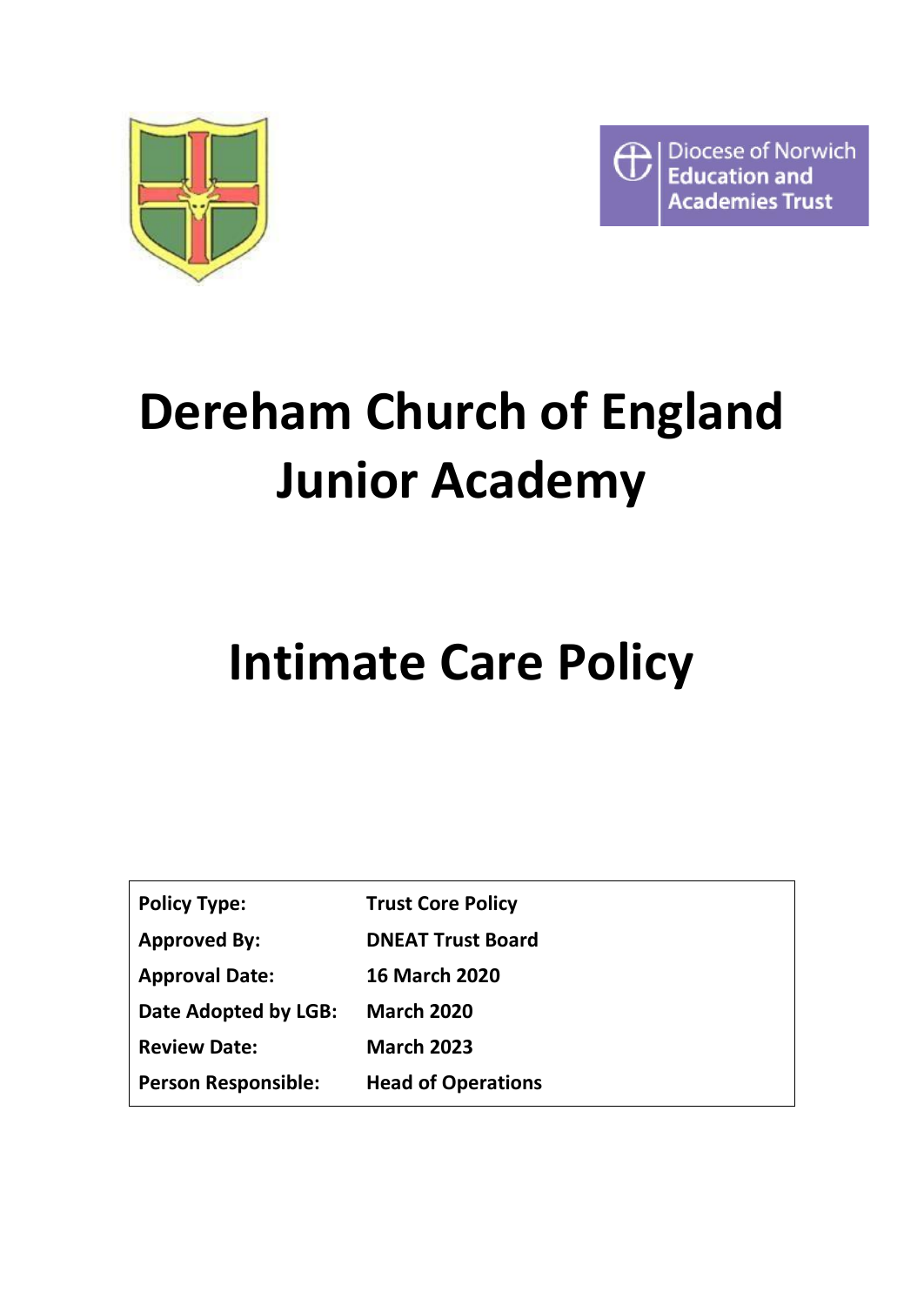## **Summary of Changes**

The model policy has been revised to reflect these changes to the statutory guidance as outlined below.

| Page<br>Ref.   | <b>Section</b>                                 | <b>Amendment</b>                                                             | <b>Date</b><br>of<br>Chang<br>e |
|----------------|------------------------------------------------|------------------------------------------------------------------------------|---------------------------------|
| 6              | Child<br>Protection<br>and<br>Safeguardin<br>g | Clarification that intimate care is a regulated activity                     | Dec<br>2019                     |
| $\overline{7}$ | <b>New section</b><br>Swimming                 |                                                                              | Dec<br>2019                     |
| $\overline{7}$ | <b>New section</b><br>Offsite visits           |                                                                              | Dec<br>2019                     |
| 9              | <b>New section</b><br>Appendices               | Appendix 1 Template Record of Care Intervention                              | <b>Dec</b><br>2019              |
| 10             | Appendices                                     | Appendix 2 Template Toilet Management Plan                                   | <b>Dec</b><br>2019              |
| 11             | Appendices                                     | Appendix 3 Template Agreement between Pupil and<br><b>Personal Assistant</b> | Dec<br>2019                     |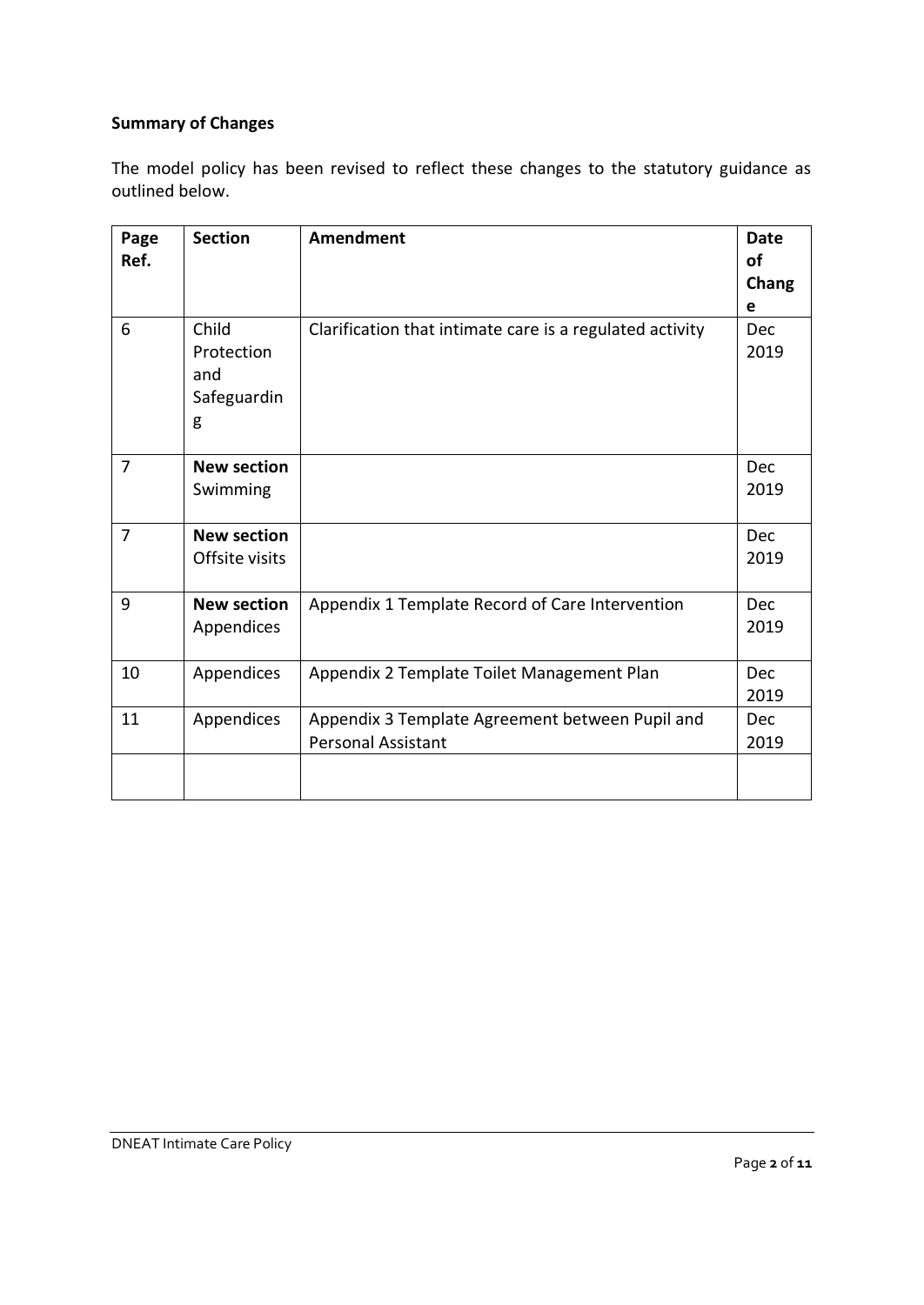#### **Roles and Accountabilities**

The Diocese of Norwich Education and Academies Trust is accountable for all policies across its Academies. All policies, whether relating to an individual academy or the whole Trust, will be written and implemented in line with our ethos and values as articulated in our prospectus. We are committed to the provision of high quality education in the context of the Christian values of service, thankfulness and humility where individuals are valued, aspirations are high, hope is nurtured and talents released.

A Scheme of Delegation for each academy sets out the responsibilities of the Local Governing Body and Principal / Head Teacher. The Principal / Head Teacher of each academy is responsible for the implementation of all policies of the Academy Trust.

All employees of the Academy Trust are subject to the Trust's policies.

#### **Introduction**

Dereham Church of England Junior Academy is committed to ensuring that all staff responsible for intimate care of children and young people will undertake their duties in a professional manner at all times.

The academy takes seriously its responsibility to safeguard and promote the welfare of the children and young people in its care.

The Local Governing Body recognises its duties and responsibilities in relation to the Equality Act 2010, with specific regard to disability, which requires that any child with an impairment that affects his/her ability to carry out normal day-to-day activities must not be discriminated against.

We recognise that there is a need for children and young people to be treated with respect when intimate care is given.

No child shall be attended to in a way that causes distress, embarrassment or pain.

Staff will work in close partnership with parents and carers to share information and provide continuity of care.

### **Aims of this policy**

● To ensure a whole school approach which ensures that the needs of the children are paramount and their rights and privacy are respected.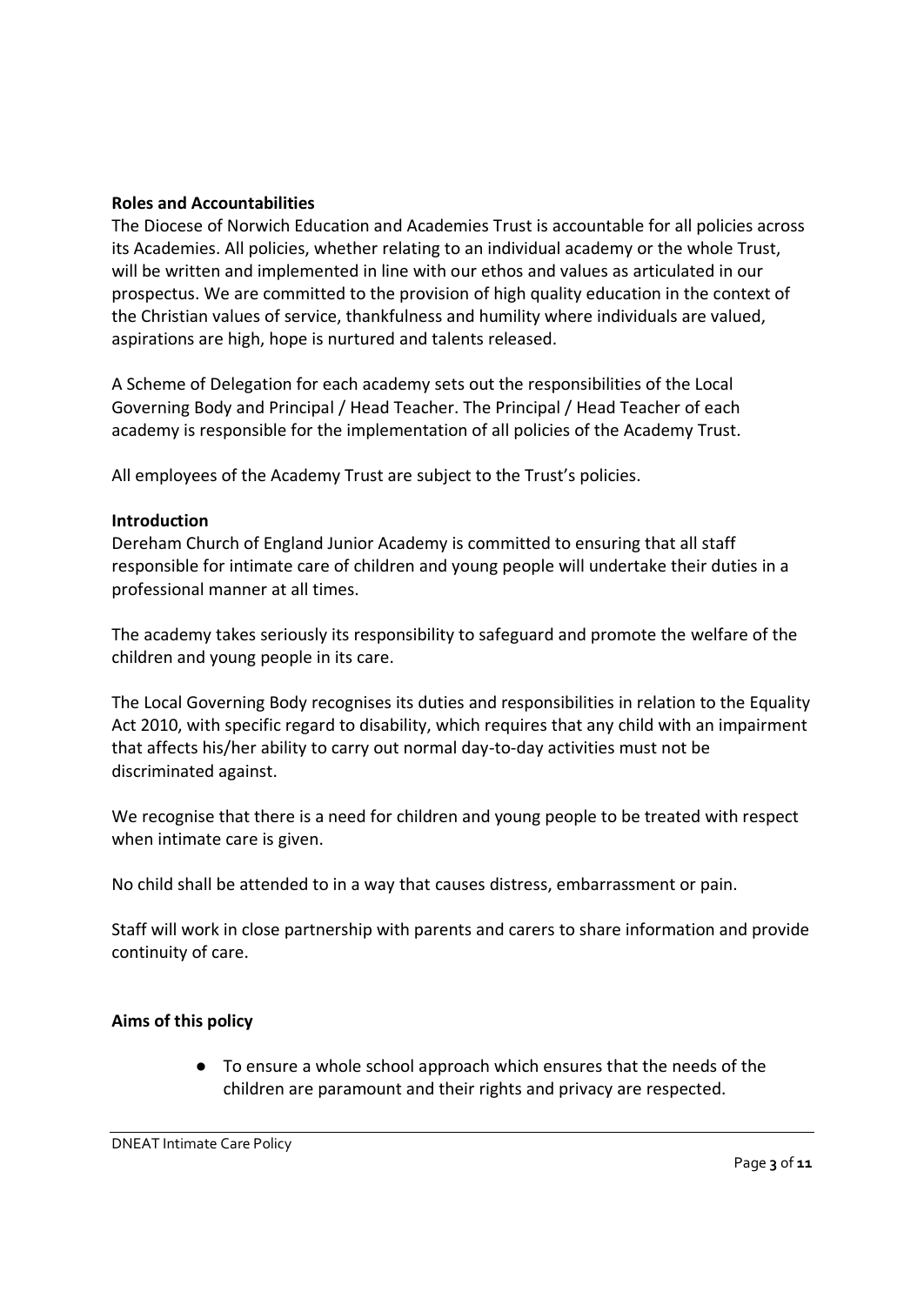- To safeguard the dignity, rights and wellbeing of all children, regardless of disability, gender or race.
- To ensure staff are properly trained and briefed on any intimate care they provide.
- To ensure intimate care procedures minimise any risks associated with intimate care.
- To assure parents and carers that staff are knowledgeable about intimate care and that their child's individual needs and concerns are taken into account.
- To ensure the procedures are non-discriminatory and that parents of children with disabilities are not asked to do more than their peers who do not have children with disabilities.

## **Definition**

Intimate care is defined as any care which involves washing, touching or carrying out an invasive procedure that most children and young people carry out for themselves, but which some are unable to do. Pupils with a disability may be unable to meet their own care needs for a variety of reasons and will require regular support.

Our approach to best practice:

- The management of all children with intimate care needs will be carefully planned.
- Staff who provide intimate care are trained to do so (including Child Protection, and Moving and Handling where appropriate) and are fully aware of best practice.
- Where specialist equipment and facilities above that currently available in the school are required, every effort will be made to provide appropriate facilities in a timely fashion, following assessment by a Physiotherapist and/or Occupational Therapist.
- There will be careful communication with any pupil who requires intimate care in line with their preferred means of communication to discuss needs and preferences.
- Staff will be supported to adapt their practice in relation to the needs of individual children taking into account developmental changes such as the onset of puberty and menstruation.
- Pupils will be supported to achieve the highest level of independence possible, according to their individual condition and abilities.
- Individual care plans will be drawn up for any pupil requiring regular intimate care.
- Careful consideration will be given to individual situations to determine how many adults should be present during intimate care procedures. Children who have an intimate care plan, should where possible, be cared for by one adult unless there is a sound reason for having more adults present. In such a case, the reasons will be documented. Adults will have undertaken safeguarding advice on the risks of working on a one to one basis as part of their safeguarding training.
- Intimate care arrangements will be discussed with parents/carers on a regular basis and recorded on a care plan.
- The needs and wishes of children and parents will be taken into account wherever possible, within the constraints of staffing and equal opportunities legislation.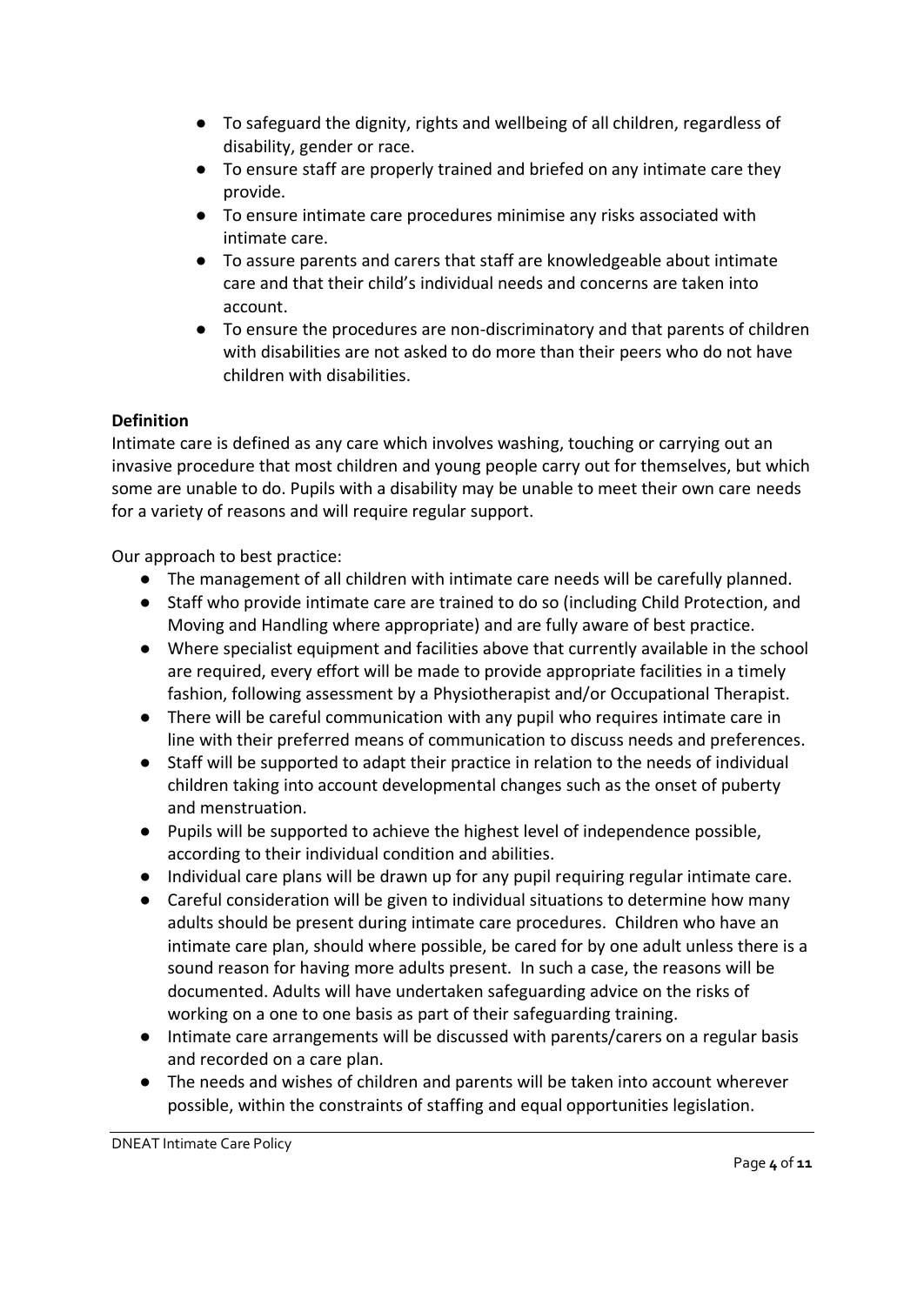● Where a care plan is not in place and a child has needed help with intimate care (in the case of a toilet 'accident') then parents/carers will be informed the same day. This information should be treated as confidential and communicated in person, via telephone or by sealed letter (not via the home school diary).

### **Procedures**

All staff carrying out intimate care of children in the school must be aware and follow the procedures and advice outlined below:

- Any adult involved in intimate care should be a member of the school staff, not a volunteer or parent helper.
- Ensure they are aware of the child protection policy and procedures in place within the school. If concerned about a child's actions or comments whilst carrying out intimate care, staff should record this and discuss with the school's Designated Safeguarding Lead.
- Adults working on their own with a class or group of children should seek assistance from another member of staff (using the red card if appropriate) if a child needs intimate care.
- Children who need changing during lesson time due to a toileting accident should be changed, staff should choose the most appropriate space that allows privacy and/or supervision.
- Use the nature of the accident and the knowledge of the child to make a judgement on how many adults should be involved in intimate care. Wherever possible children should be responsible for attending to their needs. It is a requirement to have two adults in attendance if the child requires a high level of support (even if only one is directly attending to a child's needs and the other is in the same area).
- Consider the dignity of the child and allow them to make a decision on how they are assisted.
- Ensure another member of staff, preferably the class teacher if during lesson time, knows that you are withdrawing the child and why.
- Speak to the child by name and explain what is happening. Ensure privacy appropriate to the child's age and situation.
- If children can change themselves, wait outside the door with the younger children and reassure them you are there. If the child is mature enough, offer the option of going alone without an adult. Professional judgement should be used.
- Be aware and responsive to the child's reactions if assisting with intimate care.
- Ensure any religious and cultural values are taken into account.
- Ensure spare clothing is readily available. If washing is required, use a disposable cloth. Encourage the child to wash any intimate parts of the body.
- Any injuries needing intimate care should be dealt with sensitively. The Head or Deputy should be called in such circumstances and parents may be requested to attend as appropriate.
- Gloves should be used if assisting in any form of intimate care.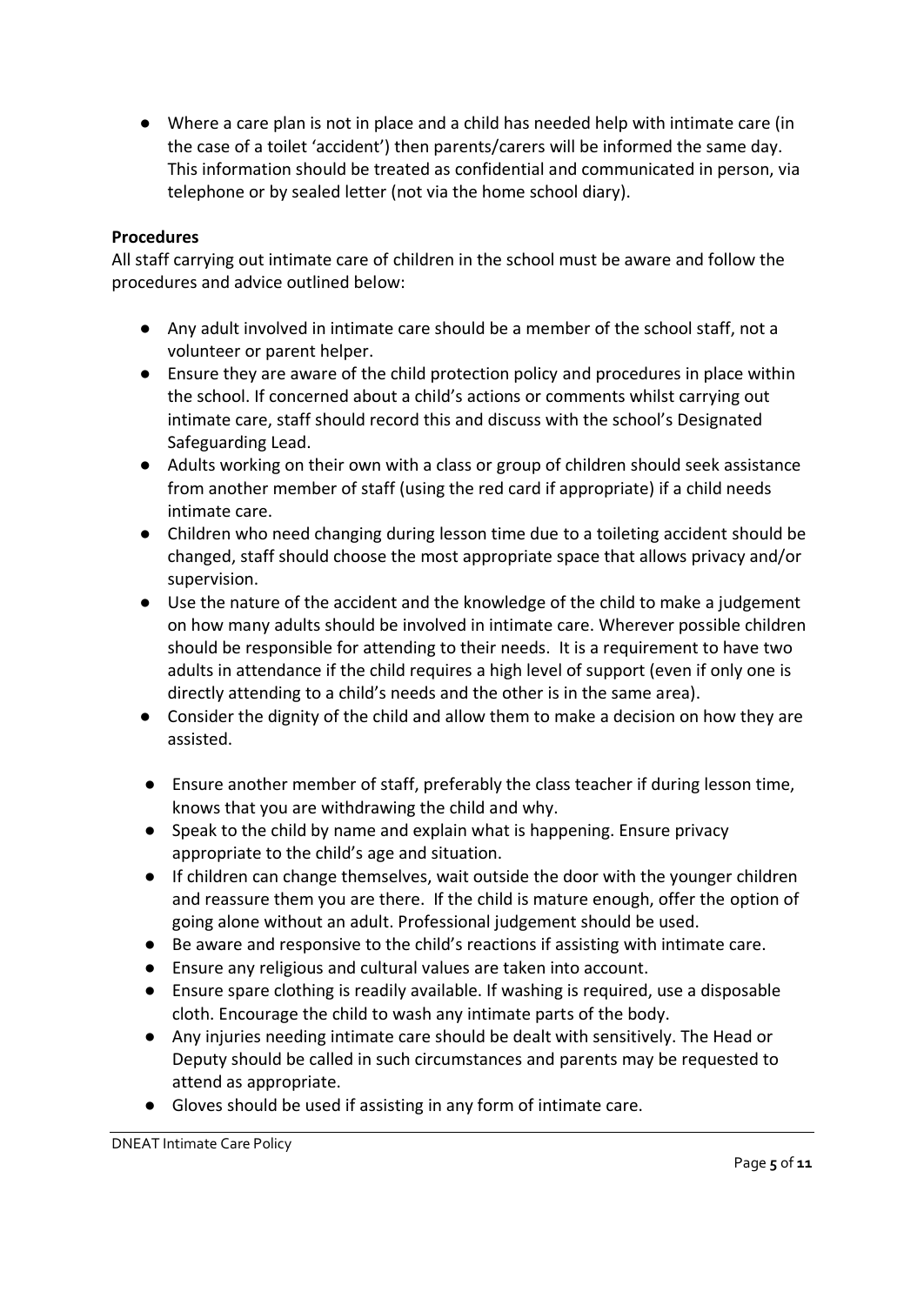- Dispose of any used items appropriately. Soiled nappies should be double bagged and placed in the first aid bin. Creams or ointments for use in reducing soreness or rash should only be applied by prior agreement of parents and in line with the Administration of Medicines policy.
- If necessary, clean and disinfect any soiled surfaces once the child has returned to the classroom.
- If a child has need of support or reassurance after the incident, an appropriate space should be used.
- Record all incidents of intimate care on the log and inform the parents if the child has been assisted in any way, the same day.
- Confidentiality should be maintained at all times between child, school and parent/carer.
- Staff with concerns over any aspect of intimate care should discuss these with the Head or Deputy.
- ●

## **Ask the following questions if relevant**:

Would you like some help?

Would you like me to help you?

Would you like me to come with you and wait outside the door in case you need any help?

## **Regular Occurrences**

- Where a routine procedure needs to be established, a care plan should be prepared, in consultation with all relevant parties. Care plans should be prepared prior to admission, this should be signed by all parties who contribute and be reviewed on a regular basis.
- Children with a care plan will have a separate record where the date and time is noted and the signature of the staff member is kept on record. Parents of these children will be aware of the procedure and will not receive a note every day.

## **Parents and carers**

- If the child has been assisted with intimate care, parents will be informed via a standard letter.
- Parents and carers will be made aware of the procedures in the prospectus and will be able to view the policy at any time.

## **Child Protection and Safeguarding**

The Local Governing Body and staff of Dereham Church of England Junior Academy recognise that children with disabilities are particularly vulnerable to all forms of abuse. Intimate care is a regulated activity; therefore, only members of staff who have an enhanced DBS certificate with a barred list check are permitted to undertake intimate care duties.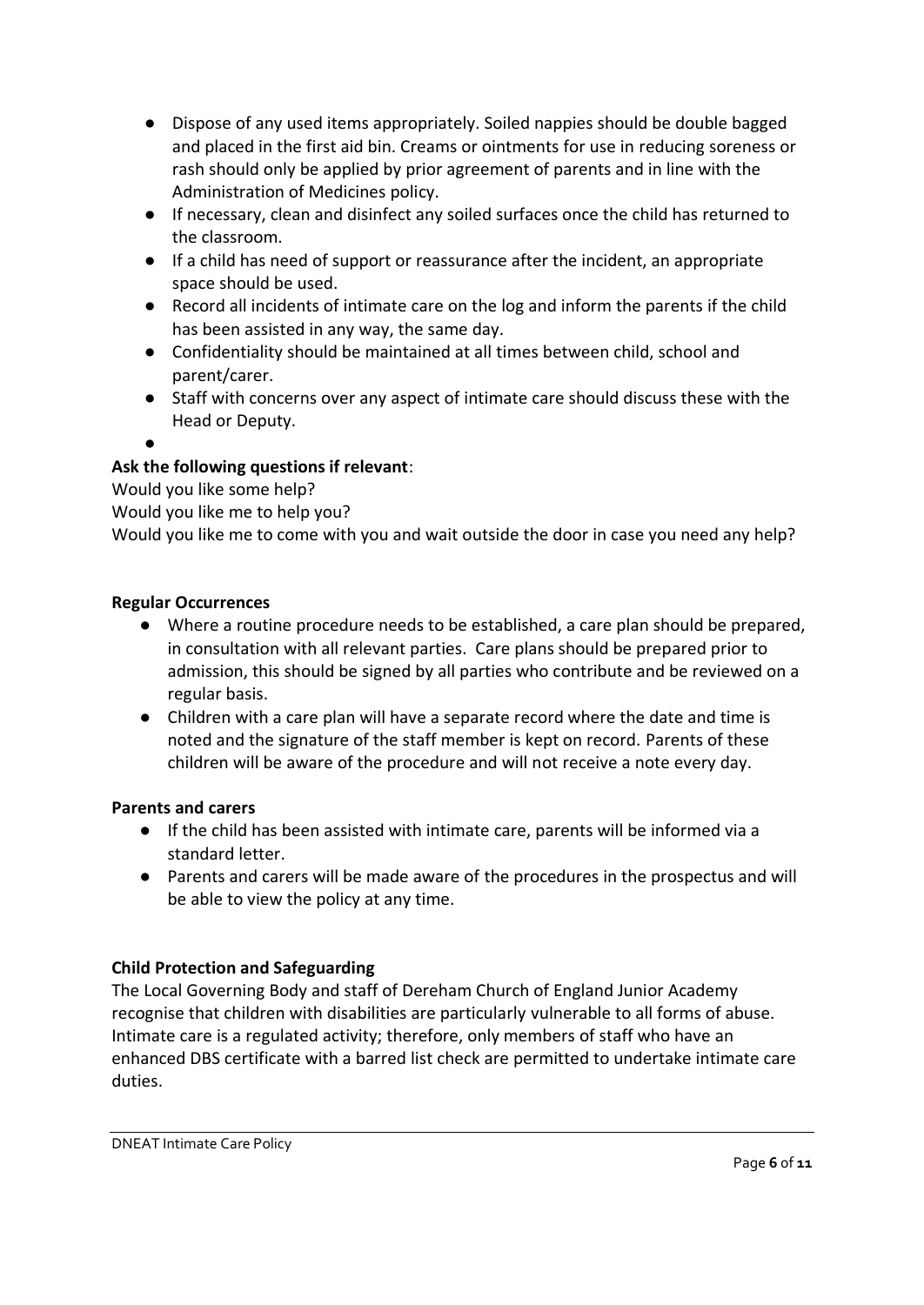Wherever possible, staff involved in intimate care will not be involved in the delivery of sex education to the pupils in their care as an extra safeguard to both staff and pupils involved. Individual intimate care plans will be drawn up for pupils as appropriate to suit the circumstances of the pupil.

Each pupil's right to privacy will be respected. Careful consideration will be given to each pupil's situation to determine how many carers will need to be present when the pupil requires intimate care.

Child Protection, DNEAT Safeguarding policy and Multi-Agency Child Protection procedures will be adhered to at all times.

If a member of staff has any concerns about physical changes in a child's presentation (unexplained marks, bruises or soreness for example) she/he will immediately report concerns to the Designated Safeguarding Lead.

If a child becomes distressed or unhappy about being cared for by a particular member of staff, the matter will be investigated at an appropriate level and outcomes recorded.

Parents/carers will be contacted at the earliest opportunity as part of the process of reaching a resolution. Further advice will be taken from partner agencies.

If a child makes an allegation about a member of staff this will be investigated in accordance with agreed procedures.

### **Swimming**

Pupils in Years 3 regularly participate in swimming lessons at name of facility: during these lessons, pupils are entitled to privacy when changing; however, some pupils will need to be supervised during changing.

Parental consent will be obtained before assisting any pupils in changing clothing before and after swimming lessons.

Special consideration will be taken to ensure that bullying and teasing does not occur. Details of any additional arrangements will be recorded in the pupil's individual intimate care plan.

#### **Offsite visits**

Before offsite visits, including residential trips, the pupil's individual intimate plan will be amended to include procedures for intimate care whilst off the school premises. Staff will apply all the procedures described in this policy during residential and off-site visits.

Meetings with pupils away from the school premises, where a chaperone is not present, will not be permitted, unless approval has been obtained by the headteacher.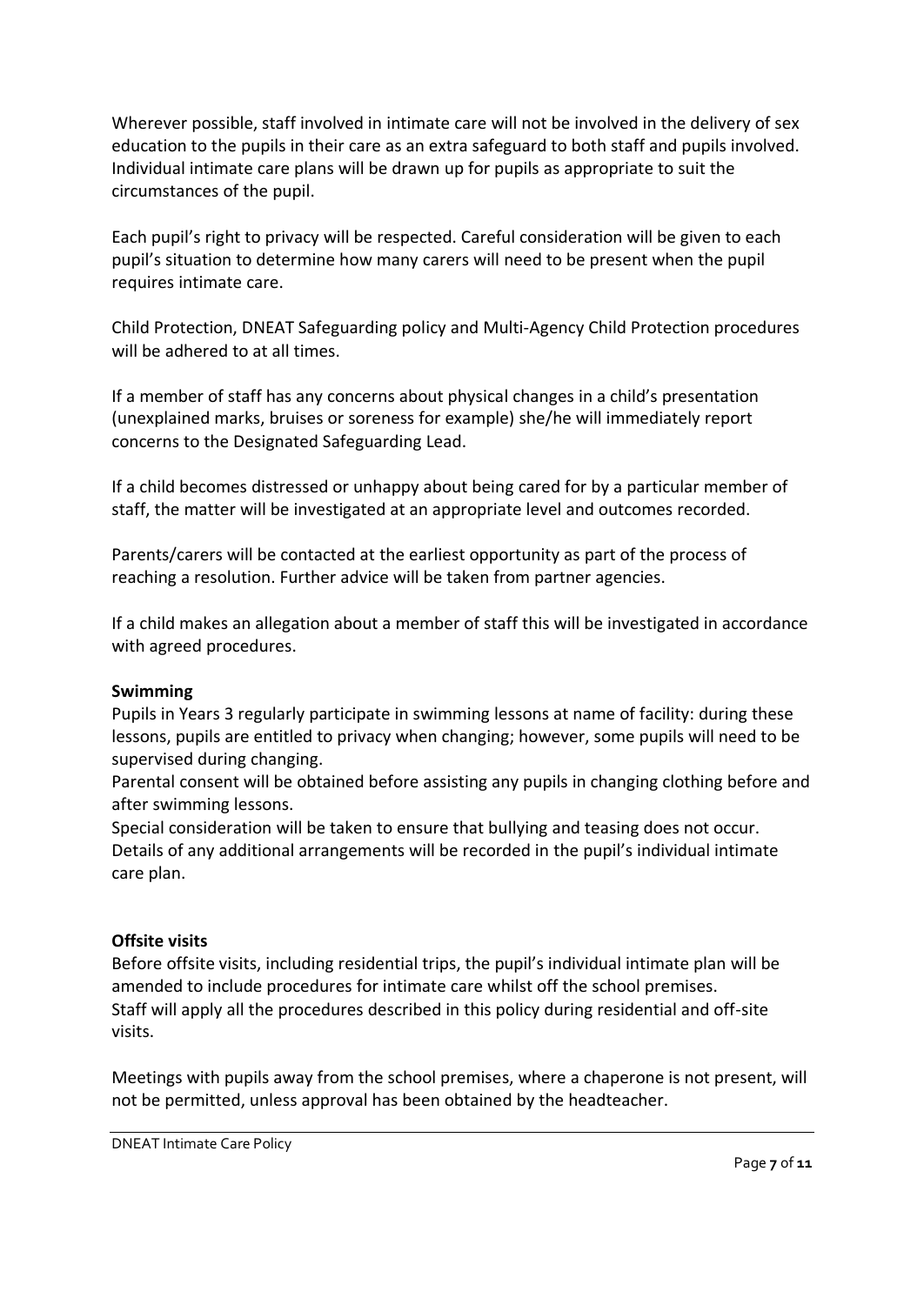Consent from a parent will be obtained and recorded prior to any offsite visit.

#### **Associated Documents**

This policy should be read in conjunction with the academy's Safeguarding policy, Administration of Medicines policy and Code of Conduct for staff.

**Contact details** Mrs Kelly Scott – Headteacher – 01362 693876 email: head@derehamjunior.dneat.org

#### **Links to other policies**

- Supporting pupils with medical conditions
- Administration of medicines
- Health and Safety
- Safeguarding
- Pupil restraint
- Pupil behaviour

**Appendices**

## **Appendix 1 Record of Intimate Care Intervention**

Pupil's name:  $\vert$  Class/year group:

DNEAT Intimate Care Policy

Page **8**of **11**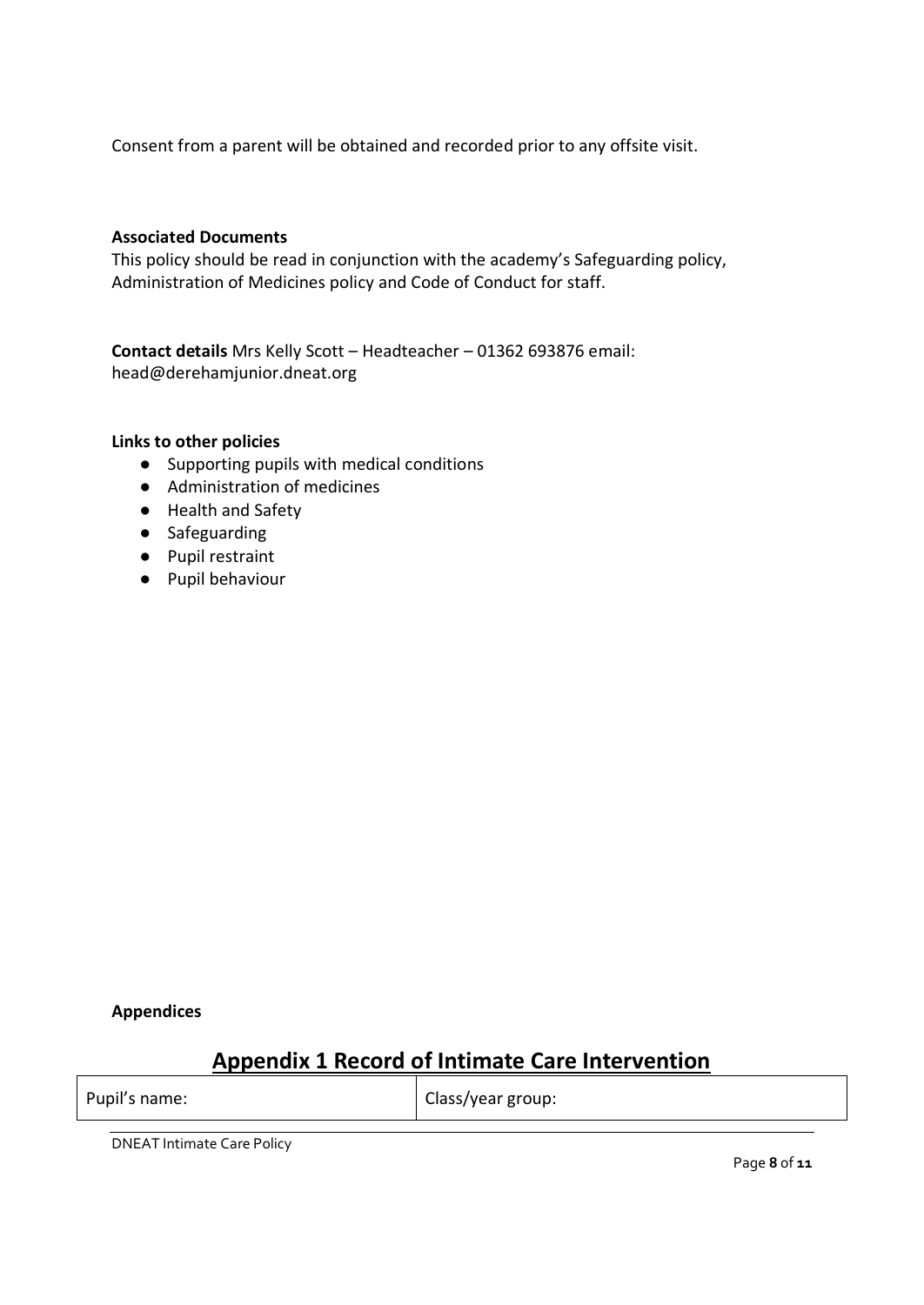| Name of support staff: |             |                  |  |                        |                         |
|------------------------|-------------|------------------|--|------------------------|-------------------------|
| Date:                  |             | Review date:     |  |                        |                         |
| <b>Date</b>            | <b>Time</b> | <b>Procedure</b> |  | <b>Staff signature</b> | <b>Second signature</b> |
|                        |             |                  |  |                        |                         |
|                        |             |                  |  |                        |                         |
|                        |             |                  |  |                        |                         |
|                        |             |                  |  |                        |                         |
|                        |             |                  |  |                        |                         |
|                        |             |                  |  |                        |                         |
|                        |             |                  |  |                        |                         |
|                        |             |                  |  |                        |                         |
|                        |             |                  |  |                        |                         |
|                        |             |                  |  |                        |                         |
|                        |             |                  |  |                        |                         |
|                        |             |                  |  |                        |                         |
|                        |             |                  |  |                        |                         |

## **Toilet Management Plan**

| Pupil's name:               | Class/year group: |
|-----------------------------|-------------------|
| Name of personal assistant: |                   |
|                             |                   |

DNEAT Intimate Care Policy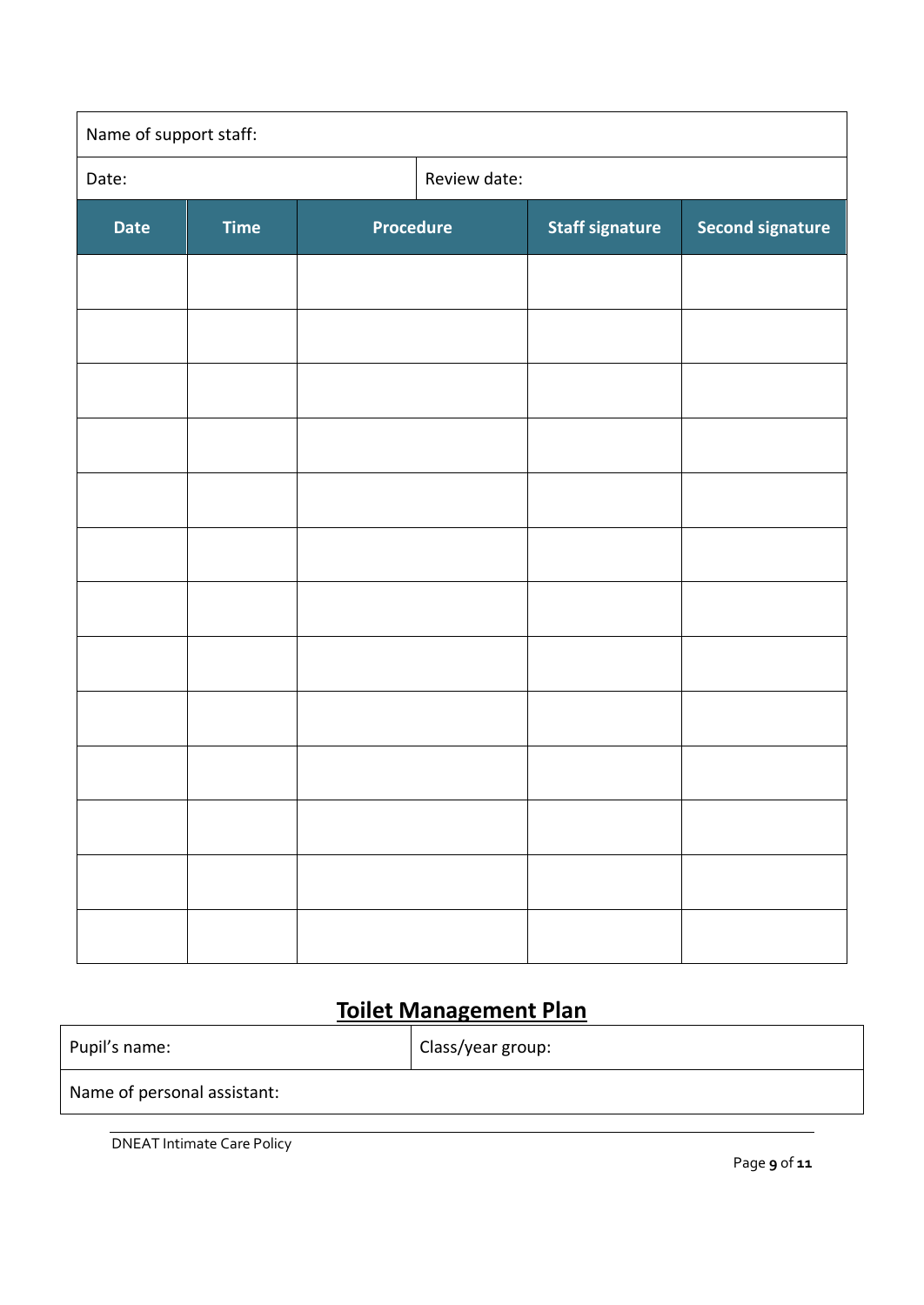| Date:                                   | Review date:                |  |  |
|-----------------------------------------|-----------------------------|--|--|
|                                         | Area of need                |  |  |
|                                         |                             |  |  |
|                                         |                             |  |  |
| <b>Equipment required</b>               |                             |  |  |
|                                         |                             |  |  |
|                                         |                             |  |  |
|                                         |                             |  |  |
| Locations of suitable toilet facilities |                             |  |  |
|                                         |                             |  |  |
|                                         |                             |  |  |
| <b>Support required</b>                 | <b>Frequency of support</b> |  |  |
|                                         |                             |  |  |
|                                         |                             |  |  |
|                                         |                             |  |  |

#### **Working towards independence**

| <b>Pupil will try to</b> | <b>Personal assistant will</b> | <b>Parents will</b> | <b>Target achieved date</b> |
|--------------------------|--------------------------------|---------------------|-----------------------------|
|                          |                                |                     |                             |
|                          |                                |                     |                             |
|                          |                                |                     |                             |
|                          |                                |                     |                             |

| Signed | Parent                    |
|--------|---------------------------|
| Signed | Personal assistant        |
| Signed | Second member of staff    |
| Signed | Pupil (where appropriate) |

## **Agreement between Pupil and Personal Assistant**

| Pupil's name:                   |              | Class/year group: |  |
|---------------------------------|--------------|-------------------|--|
| Name of support staff involved: |              |                   |  |
| Date:                           | Review date: |                   |  |
| <b>Support staff</b>            |              |                   |  |

As the personal assistant helping you with intimate care, you can expect me to do the following:

DNEAT Intimate Care Policy